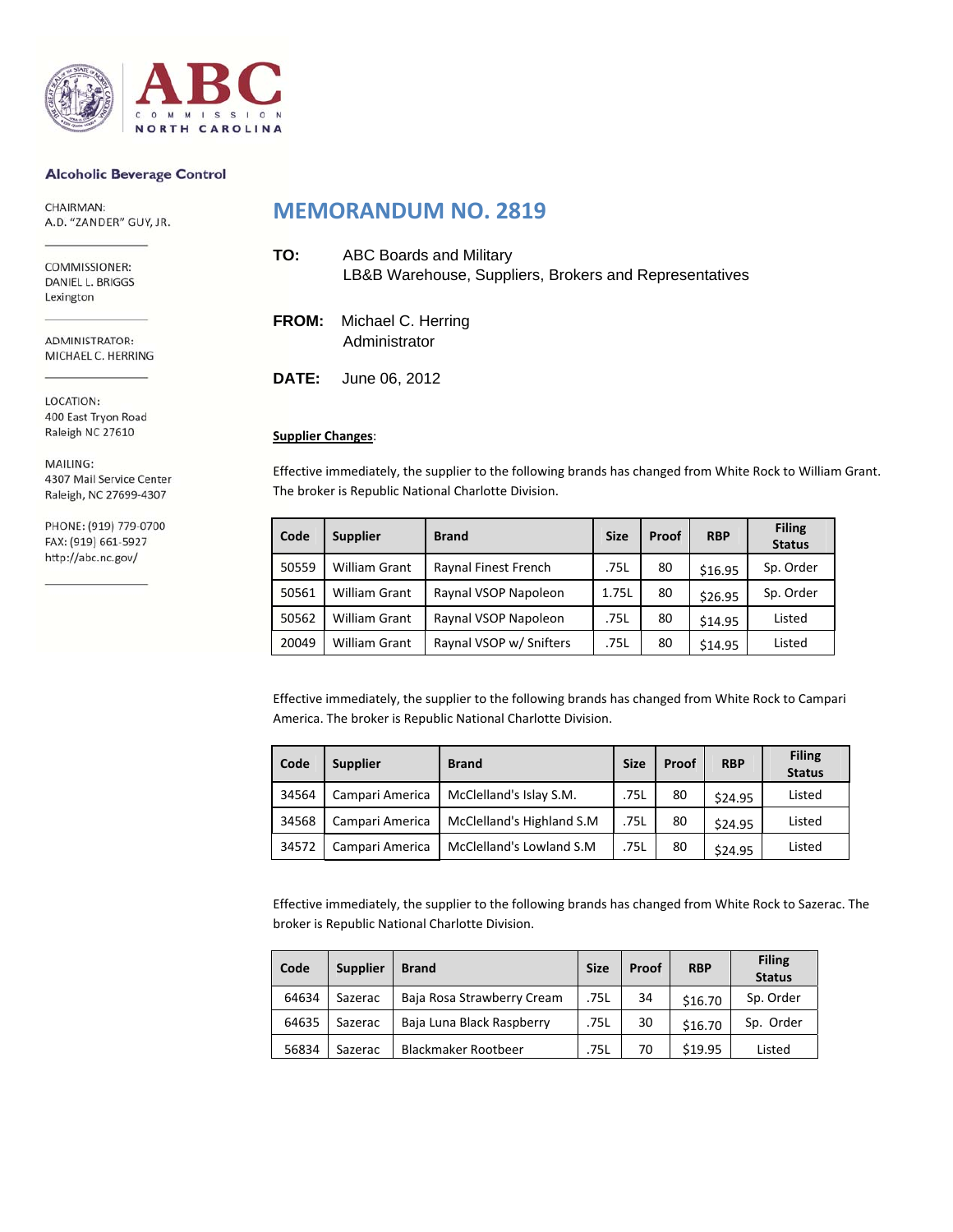### **MEMORANDUM NO. 2819 June 6, 2012**

**Code Supplier Brand Name RBP Size Proof Filing Type** 21578 Jim Beam Brands | Pinnacle Cotton Candy - $12$ Pk  $12$ Pk  $\left[\begin{array}{c|c} 12Pk & 12Pk \end{array}\right]$   $12$ Pk  $\left[\begin{array}{c|c} 12Pk & 12Pk \end{array}\right]$ 21579 Jim Beam Brands Pinnacle Atomic Hots - $12$ Pk  $12$ Pk  $\left[\begin{array}{c|c} 12Pk & 12Pk \end{array}\right]$   $12$ Pk  $\left[\begin{array}{c|c} 12Pk & 12Pk \end{array}\right]$ 42964 | Jim Beam Brands | Pinnacle Gin | \$20.95 | 1.75L | 80 | Listed 42965 Jim Beam Brands Pinnacle Gin \$12.95 .75L 80 Listed 46951 Jim Beam Brands Pinnacle Whipped \$7.95 .375L 70 Listed 46953 Jim Beam Brands Pinnacle Whipped \$22.95 1.75L 70 Listed 46956 Jim Beam Brands Pinnacle Cotton Candy \$12.95 .75L 70 Listed 46957 | Jim Beam Brands | Pinnacle Whipped | \$12.95 | .75L | 70 | Listed 46959 Jim Beam Brands Pinnacle Le Double Espresso \$12.95 .75L <sup>70</sup> Listed 46960 | Jim Beam Brands | Pinnacle Kiwi-Strawberry | \$12.95 | .75L | 70 | Listed 46961 Jim Beam Brands Pinnacle Citrus \$12.95 .75L 70 Listed 46962 Jim Beam Brands Pinnacle Citrus | \$19.95 | 1.75L | 70 | Listed 46963 Jim Beam Brands Pinnacle Blueberry \$12.95 .75L 70 Sp. Order 46964 Jim Beam Brands Pinnacle Raspberry \$12.95 .75L 70 Listed 46965 | Jim Beam Brands | Pinnacle Kiwi Strawberry | \$19.95 | 1.75L | 70 | Listed 46966 Jim Beam Brands Pinnacle Cherry \$22.95 1.75L 70 Sp. Order 46967 Jim Beam Brands Pinnacle Cherry \$12.95 .75L 70 Listed 46968 Jim Beam Brands Pinnacle Cherry Lemonade \$12.95 .75L 70 Listed 46969 Jim Beam Brands Pinnacle Vanilla \$12.95 .75L 70 Sp. Order 46970 Jim Beam Brands Pinnacle Gummy \$12.95 .75L 70 Sp. Order 46971 Jim Beam Brands Pinnacle Mango \$12.95 .75L 70 Sp. Order 46972 Jim Beam Brands Pinnacle Grape | \$22.95 | 1.75L | 70 | Sp. Order 46973 Jim Beam Brands Pinnacle Grape \$12.95 .75L 70 Listed 46974 | Jim Beam Brands | Pinnacle 100 | \$25.95 | 1.75L | 100 | Listed 46975 Jim Beam Brands Pinnacle \$19.95 1.75L 80 Listed 46976 Jim Beam Brands Pinnacle \$12.95 .75L 80 Listed 46977 | Jim Beam Brands | Pinnacle | \$6.95 | .375L | 80 | Listed 46978 Jim Beam Brands Pinnacle (PET) \$12.95 .75L 80 Listed 46979 Jim Beam Brands Pinnacle Orange \$12.95 .75L 70 Listed 46980 Jim Beam Brands Pinnacle Tropical Punch \$12.95 .75L 70 Listed 46981 Jim Beam Brands Pinnacle Chocolate Whipped \$12.95 .75L <sup>70</sup> Listed 46983 Jim Beam Brands Pinnacle Cake \$12.95 .75L 70 Listed

Effective immediately, the supplier to the following brands has changed from White Rock to Jim Beam Brands. The broker is Southern Wine and Spirits.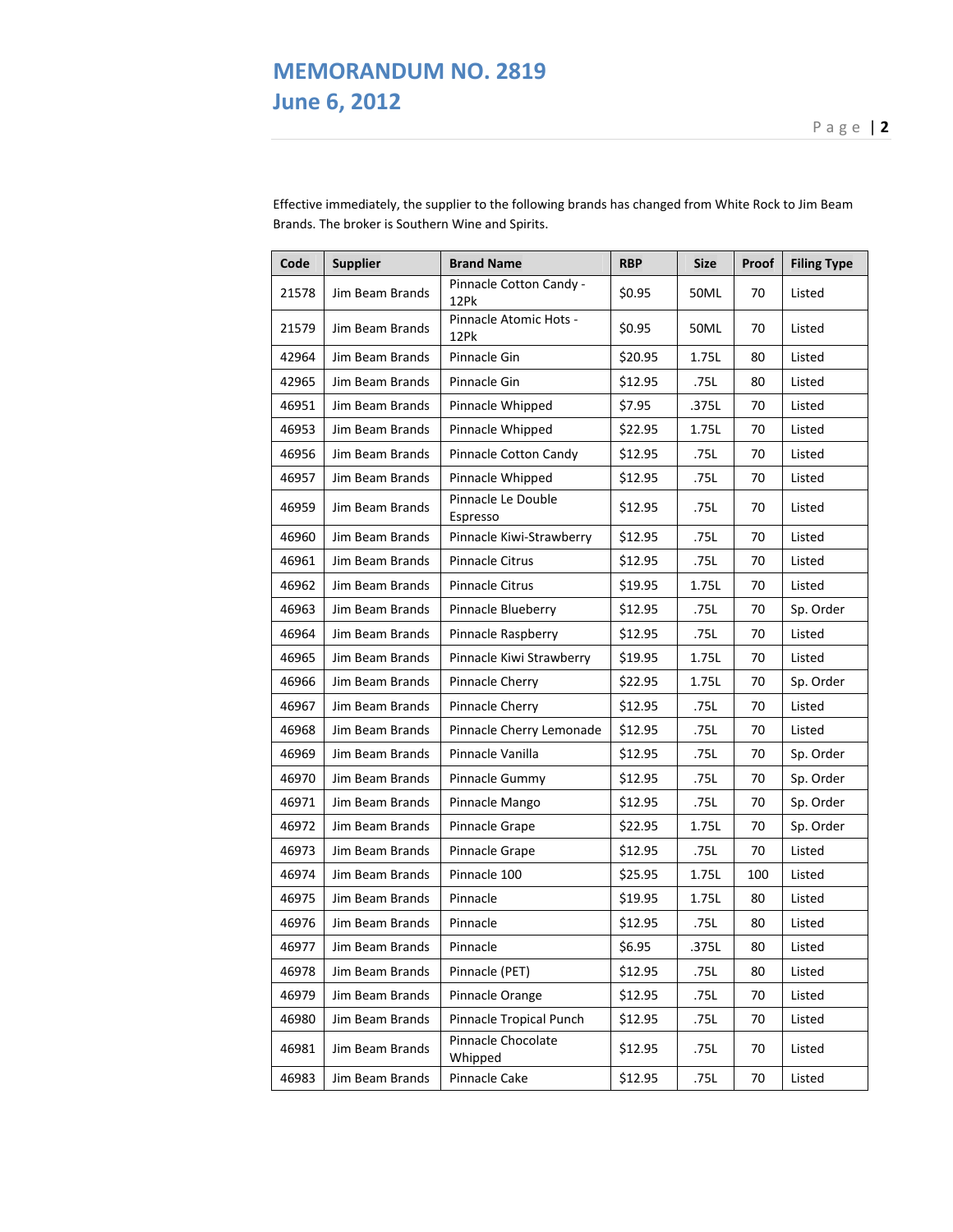# **MEMORANDUM NO. 2819 June 6, 2012**

Page | **3**

| continued: |
|------------|
|------------|

| 46987 | Jim Beam Brands | Pinnacle Marshmallow        | \$12.95 | .75L | 70 | Listed |
|-------|-----------------|-----------------------------|---------|------|----|--------|
| 46990 | Jim Beam Brands | Pinnacle Key Lime           | \$12.95 | .75L | 70 | Listed |
| 46995 | Jim Beam Brands | Pinnacle Cookie Dough       | \$12.95 | .75L | 70 | Listed |
| 46996 | Jim Beam Brands | <b>Pinnacle Atomic Hots</b> | \$12.95 | .75L | 70 | Listed |
| 47001 | Jim Beam Brands | Pinnacle Cherry Whipped     | \$12.95 | .75L | 70 | Listed |
| 47002 | Jim Beam Brands | Pinnacle Orange Whipped     | \$12.95 | .75L | 70 | Listed |

Effective immediately, the supplier to the following brands has changed from White Rock to Jim Beam Brands. The broker is Southern Wine and Spirits.

| Code  | <b>Supplier</b> | <b>Brand Name</b>                   | <b>RBP</b> | <b>Size</b> | <b>Filing</b><br><b>Status</b> |
|-------|-----------------|-------------------------------------|------------|-------------|--------------------------------|
| 20619 | Jim Beam Brands | Coconut Jack Rum w/ Pineapple Juice | \$19.95    | 1.75L       | Listed                         |
| 47116 | Jim Beam Brands | Cherry Jack Rum                     | \$10.95    | .75L        | Listed                         |
| 47118 | Jim Beam Brands | Coconut Jack Rum                    | \$19.95    | 1.75L       | Listed                         |
| 47119 | Jim Beam Brands | Coconut Jack Rum                    | \$10.95    | .75L        | Listed                         |
| 47122 | Jim Beam Brands | Pineapple Jack Rum                  | \$10.95    | .75L        | Listed                         |
| 47125 | Jim Beam Brands | Cake Jack Rum                       | \$10.95    | .75L        | Listed                         |
| 47126 | Jim Beam Brands | Whipped Jack Rum                    | \$10.95    | .75L        | Listed                         |
| 48615 | Jim Beam Brands | Mango Jack Rum                      | \$10.95    | .75L        | Sp. Order                      |

**Filing status change:** effective immediately changed from special order to listed

| Code  | <b>Supplier</b> | <b>Brand</b>   | <b>Size</b> | Proof | <b>RBP</b> | <b>Filing</b><br><b>Status</b> |
|-------|-----------------|----------------|-------------|-------|------------|--------------------------------|
| 48497 | Jim Beam        | Cruzan - Guava | .75L        | 55    | \$11.95    | Listed                         |

### **UPC changes**; effective immediately

| Code | <b>Brand</b>                        | <b>New UPC</b> |
|------|-------------------------------------|----------------|
|      | 65220 Margaritaville Gold Tequila   | 086024007966   |
|      | 64787 Margaritaville Silver Tequila | 086024007843   |
|      | 46621 Hammer + Sickle               | 852622002005   |